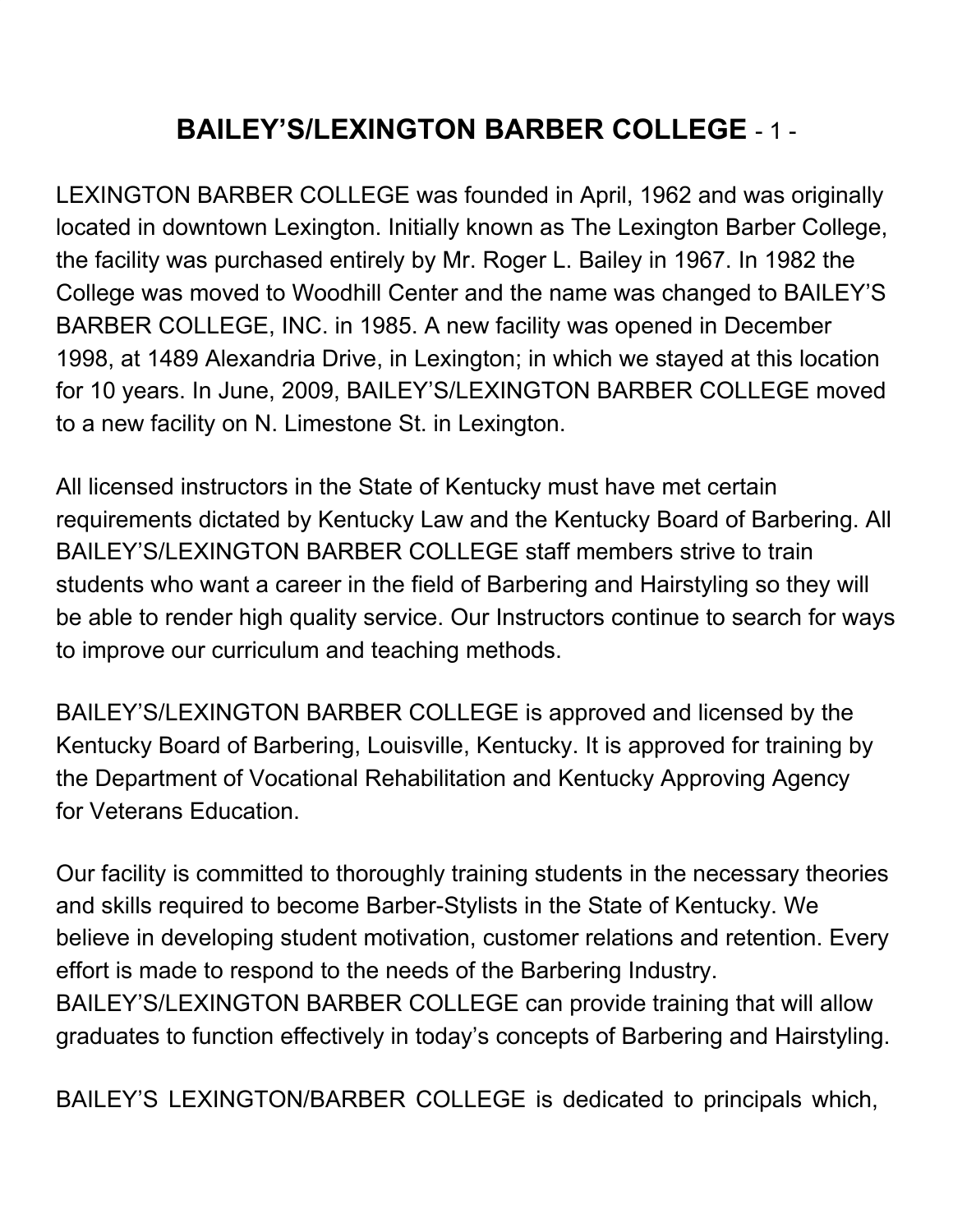when practiced by BAILEY'S/LEXINGTON BARBER COLLEGE, will be accomplished by exposing students to sound business practice, customer relations, and solid instructional program, resulting in high ethical standards, thus impacting the entire industry.

Today the field of Barbering and Hairstyling has more to offer than ever before. Clients require quality service from the professional Barber-Stylist. We feel we can offer the highest standard of training needed at our facility to students which allow them the opportunity of membership in a very rewarding profession.

#### **College Information:** - 2 -

BAILEY'S/LEXINGTON BARBER COLLEGE is located directly off a main travel artery and is easily located; with adequate student and customer parking facilities at no cost.

The facility currently has 13 work stations, shampoo area, classroom, break room, office, supply room and customer waiting area.

A significant training aide included in our program is the DVD which allows the students access to educational videos relating to various cutting techniques, barbering skills and tools. Videos of various artists from across the nation are also available.

Another valuable aide to the students is the addition of computer records and test procedures. At any given time a student's attendance, test scores, etc. can be provided upon request. This system provides a valuable study source for students.

### **Objective**

#### **s:**

The ultimate objective of BAILEY'S/LEXINGTON BARBER COLLEGE is provide training that will allow graduates to function effectively in today's full-service shops and to be a credit to themselves and the profession. This is accomplished by exposing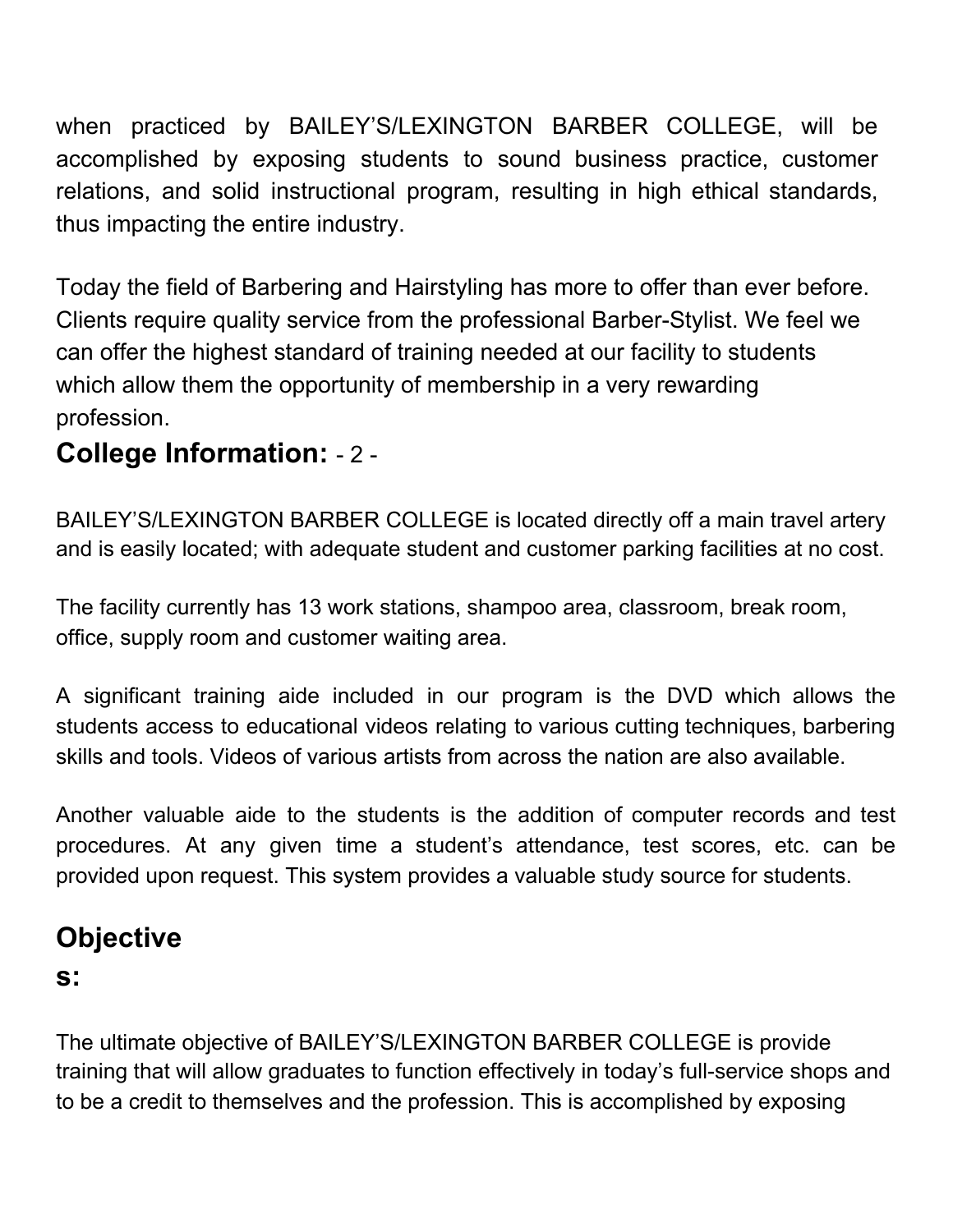students to sound business practices, customer relations and a solid instructional program. In addition to prepare students to pass the KENTUCKY BOARD APPRENTICE EXAMINATION, BAILEY'S/LEXINGTON BARBER COLLEGE qualifies them for a KENTUCKY APPRENTICE BARBER LICENSE. This program enables students to continue to learn after graduation by applying accumulated knowledge to new situations as they arise.

### **Mission Statement:**

The purpose of BAILEY'S/LEXINGTON BARBER COLLEGE is to be an observed educational facility dedicating principals and offering an optimal barbering program to students willing to further advance their vocational career by:

- Thoroughly training students in the necessary theories and skills required in the state of Kentucky
- Developing student information and retention
- Training students to render high quality services and function effectively in today's concepts of barbering and hairstyling
- Exposing students to sound business practice, customer relations, and solid instructional program.
- Preparing students to pass the Kentucky Board apprentice examination and qualifying them for a Kentucky apprentice barber license.

### **Mission Statement:** (continued) - 3 -

• Allowing students the opportunity of membership in an extremely rewarding profession

• Enabling students to continue to learn after graduation by applying accumulated knowledge to new situations as they arise.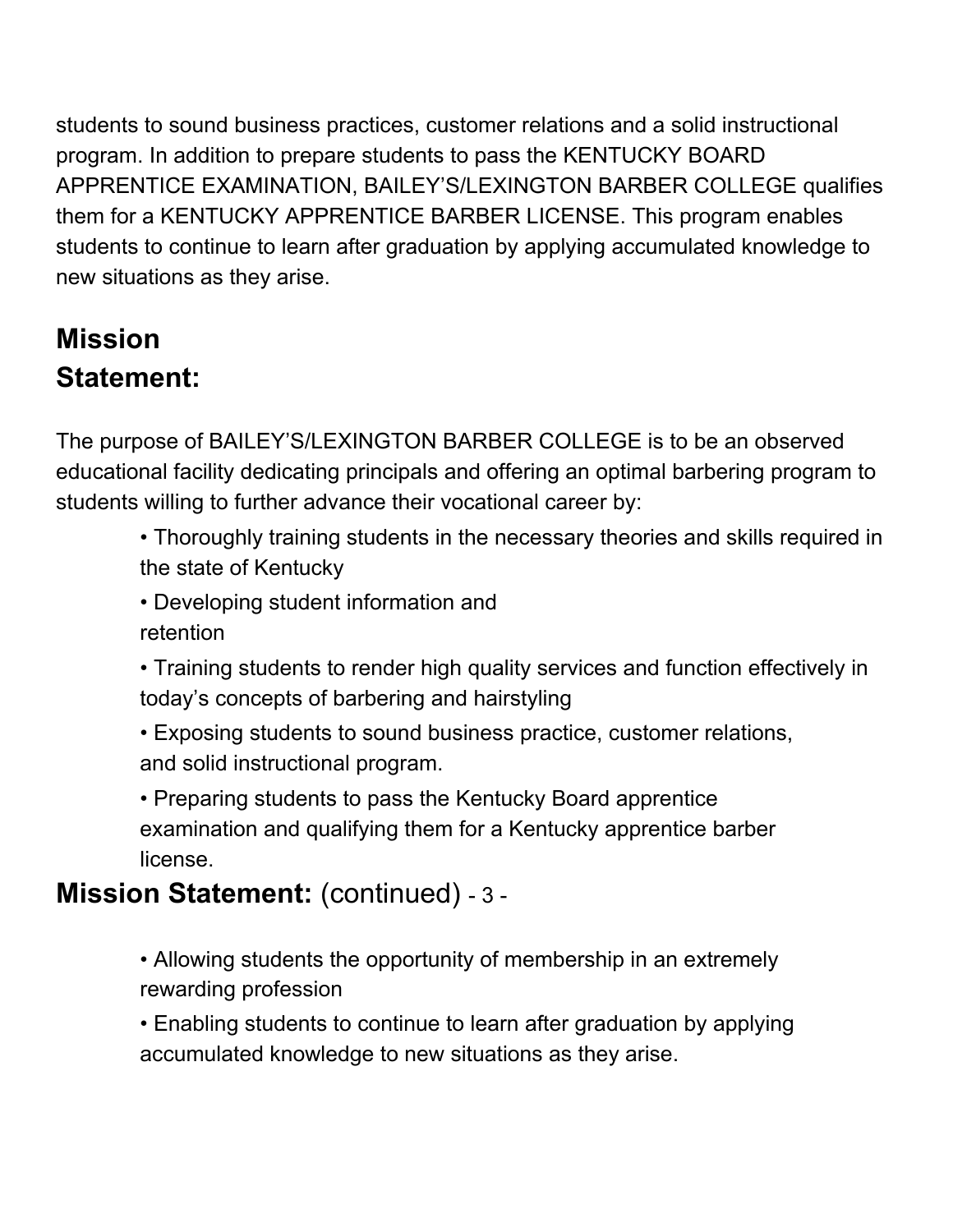### **Clock Hours Of Instruction:**

BAILEY'S/LEXINGTON BARBER COLLEGE is licensed and regulated by the KENTUCKY BOARD OF BARBERING in Louisville, Kentucky. The Board of Barbering administers the law as it applies in the state of Kentucky.

The current Barbers' Law requires fifteen hundred (1500) hours of training and instruction in a Licensed Barber College. Training is given to students during their enrollment on a clock hour basis. Based on the maximum amount of clock hours one can earn during any one week, which is forty (40) hours, the fifteen hundred (1500) hours of instruction will take approximately nine (9) months or thirty-eight (38) weeks or 187 1⁄2 (one hundred eighty-seven and one-half) school days to complete.

Part time and evening classes, if available, would increase the number of days, weeks, and months training necessary to accumulate fifteen hundred (1500) hours.

The course for full-time students must be completed in 12 months from starting date. The course for part-time students must be completed in 21 months from starting date.

### **Admission Requirements:**

Applicants must be of good moral character. Applicants must present two (2) copies of your High School Diploma or GED certificate. On-line High School Diplomas and GED's are NOT accepted. Applicants must present two (2) pictures of self. (MUST be passport photos) Applicants must present two (2) copies of your Driver's License or Personal ID. An Application for enrollment must be completed; **a non-refundable** Application Fee in the amount of \$150.00 is required upon completion. In which both must be returned to the College. Upon receiving ALL of the above listed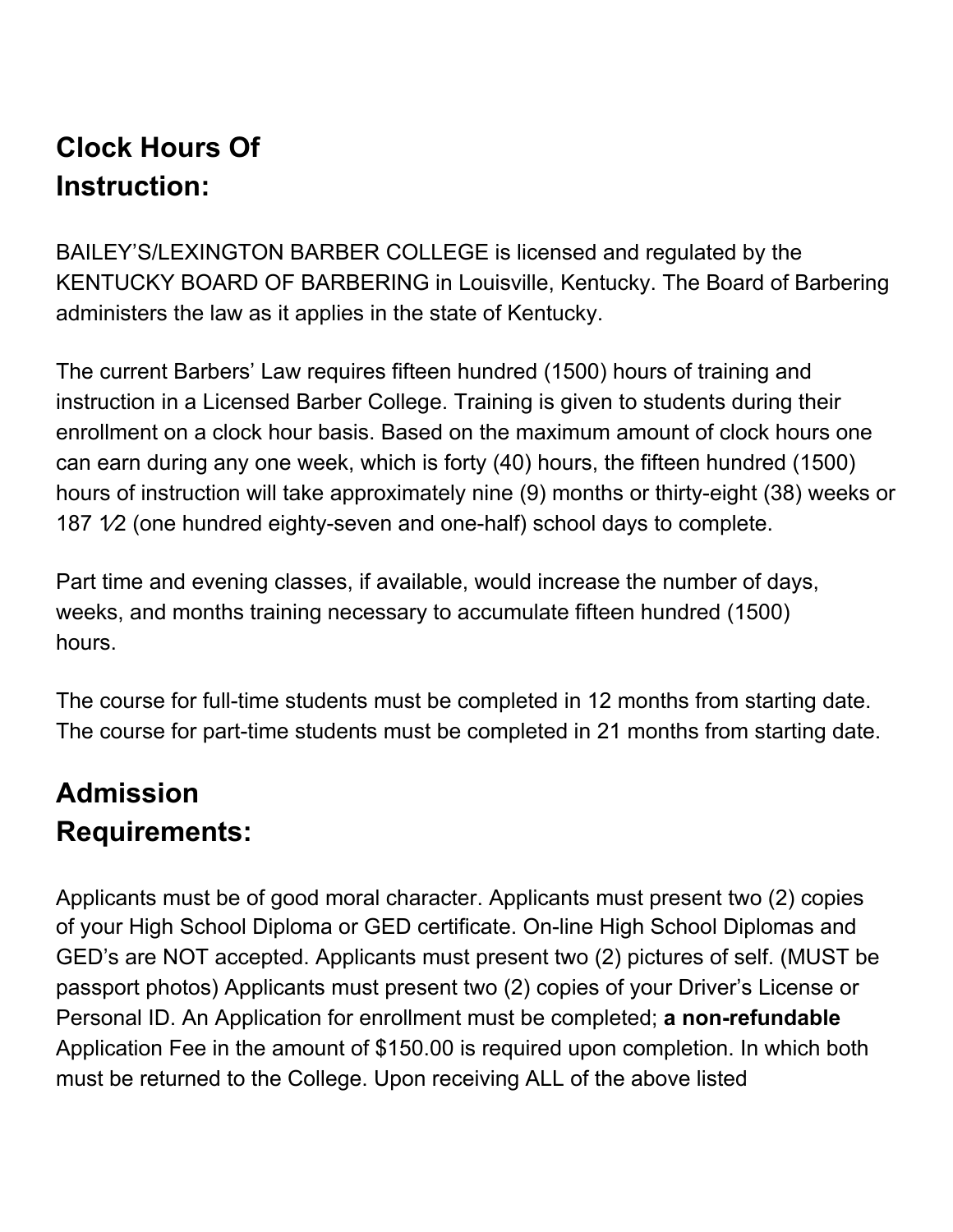Requirements, BAILEY'S/LEXINGTON BARBER COLLEGE will then contact the applicant with an enrollment date.

#### **Tools:** - 4 -

The following minimum Tool Kit will be needed beginning the first week in BAILEY'S/LEXINGTON BARBER COLLEGE. These are professional tools and items and prices are subject to market availability and price change. Tools may be purchased from a supply house or from our stock.

- 1. 1 ELECTRIC CLIPPER 120.00
- 2. 1 OUTLINER CLIPPER 63.00
- 3. 1 SET of CLIPPER GUARDS 23.00
- 4. 1 HAIR DRYER 75.00
- 5. 1 BARBER SHEAR 80.00
- 6. 1 THINNING SHEAR 55.00
- 7. 1 STRAIGHT RAZOR (Injector) 35.00
- 8. 1 Pk. RAZOR BLADES 22.00
- 9. 1 HAIR STYLING CLOTH 30.00
- 10. 1 CHAIR CLOTH CLIP 2.00
- 11. 1 NECK DUSTER 15.00
- 12. 3 HAIR BRUSHES 15.00
- 13. 12 COMBS 46.00
- 14. 1 PICK 4.00
- 15. 1 TINT BRUSH 3.00
- 16. 1 CLIPPER CLEANING BRUSH 2.00
- 17. 1 STYPTIC POWDER 2.00
- 18. 2 SPATULAS 1.00
- 19. 1 TEXT BOOK PACKAGE 275.00
- 20. 1 SMOCK 45.00
- 21. 1 CARRYING CASE 50.00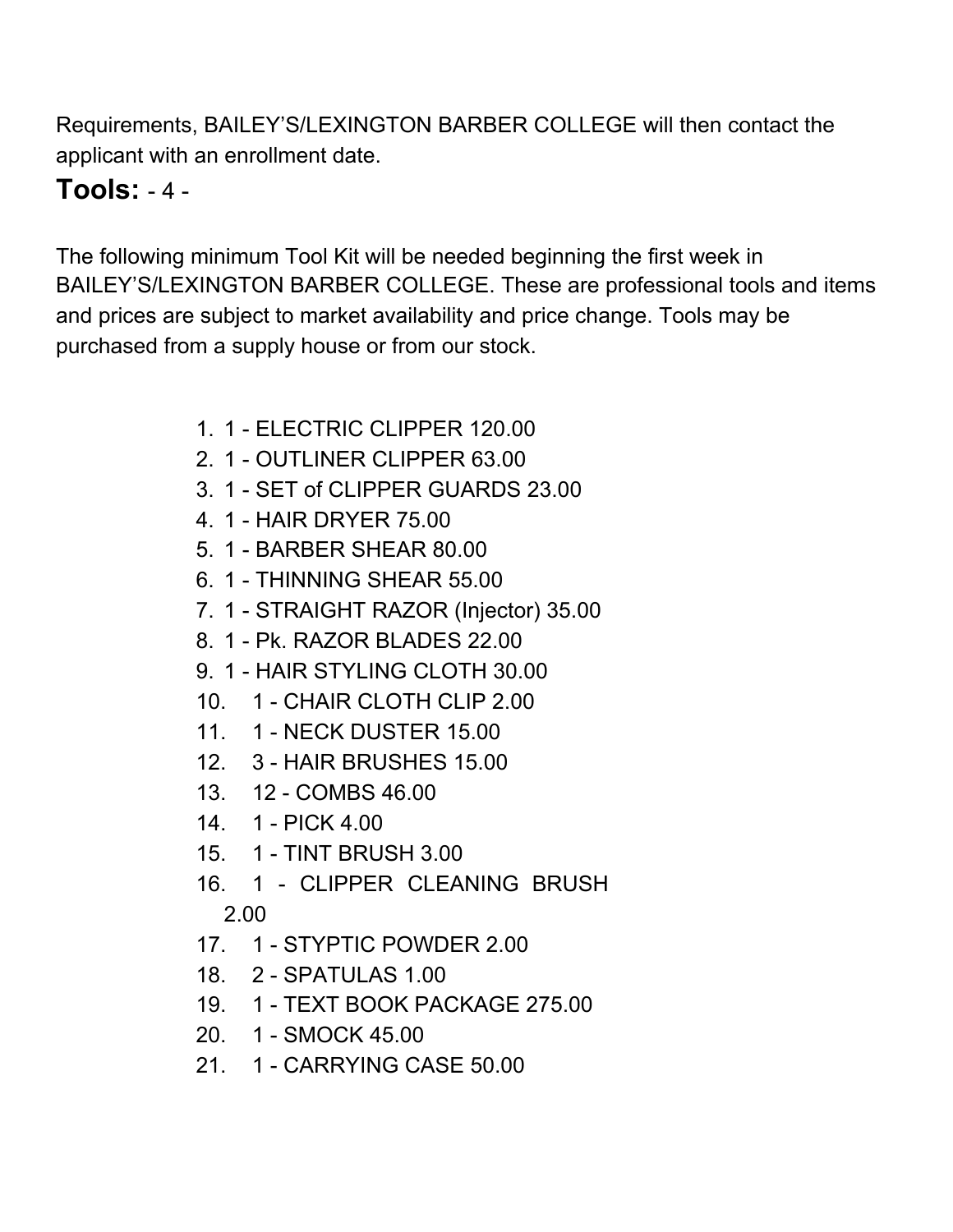\$963.0 0

#### KENTUCKY STATE SALES TAX 57.90 SUPPLIES FOR TRAINING 200.00

#### **TOTAL TOOL KIT & SUPPLY COST \$1,220.90**

The Tool Kit must be paid in full, the first day of enrollment.

#### **Tuition:** - 5 -

Tuition charges for the ten (10) month course, when not more than forty (40) clock hours have been missed during the students scheduled course, are **\$6,750.00**

TUITION **\$6,750.00**

INITIAL PAYMENT –\$1000.00

BALANCE DUE: **\$5,750.00**

**BALANCE**

**:**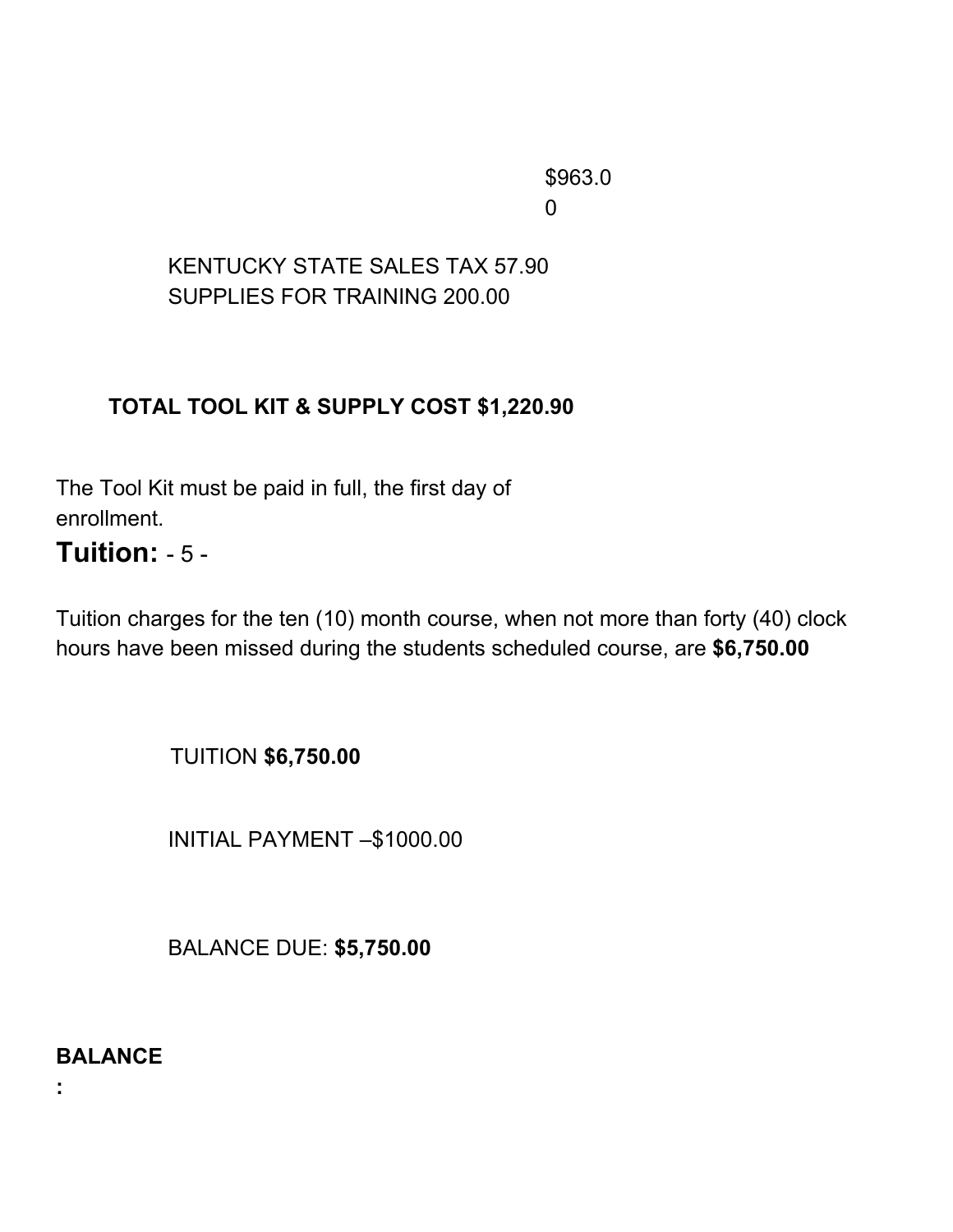Balance due may be made in monthly installments of \$625.00 **PER MONTH.**

Payments are due on the 1<sup>st</sup> of each month, and payable by the 5<sup>th</sup> of each month. A \$50.00 late charge is added after the **5 th** on all late Tuition Payments.

Any additional time over 188 days needed to complete the course will be charged at the rate of \$36.00 per day OR \$4.50 per hour enrolled.

#### **PART TIME TUITION:**

Students enrolling on a Part-Time schedule:

TUITION IS \$5.00 PER HOUR ENROLLED.

Tuition will be calculated monthly.

#### **Tuition is calculated per hours enrolled!**

#### **Enrollment:** - 6 -

Once an applicant has been accepted and all required forms completed, the student may begin training on the following schedule:

- Full time classes, forty (40) hours per week, are scheduled 8:00 a.m. 4:30 p.m., Tuesday thru Saturday, with one-half (1\2) hour for lunch.
- Part-time students must carry a minimum of twenty (20) hours per week and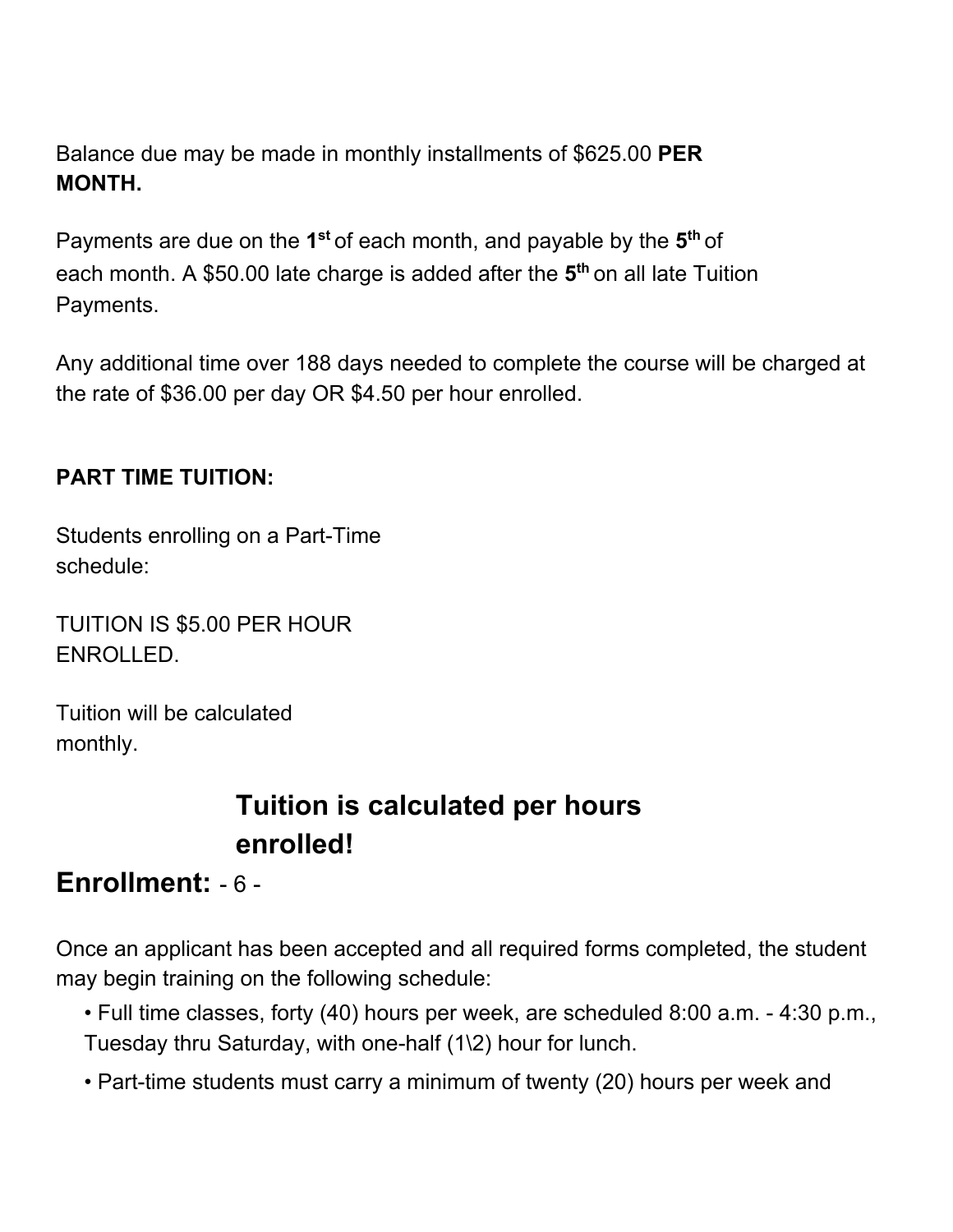special schedules must be arranged with the school Director.

BAILEY'S/LEXINGTON BARBER COLLEGE operates on an open enrollment system. This means that as openings become available they may be filled.

### **Credit for Previous Training:**

The Kentucky Board of Barbering will review and determine credit for any previous barber training. Bailey's/ Lexington Barber College honors the decision of the Barber Board in such matters. Transcripts and questions relating to previous training should be forwarded to the Barber Board. The address and\or phone number will be made available upon request.

### **Calendar**

**:**

BAILEY'S/LEXINGTON BARBER COLLEGE operates on a continuous basis and is open Tuesday through Saturday.

The following holidays are observed:

> New Year's Day Thanksgiving Break Memorial Day **(**Thurs–Fri–Sat) Independence Day Christmas Break Labor Day (two week duration, dependent on holiday)

The College will be closed for Summer Break in July. Dates will be given upon enrollment. Holidays observed are subject to change.

No more than forty (40) clock hours may be accumulated during any one (1) calendar week.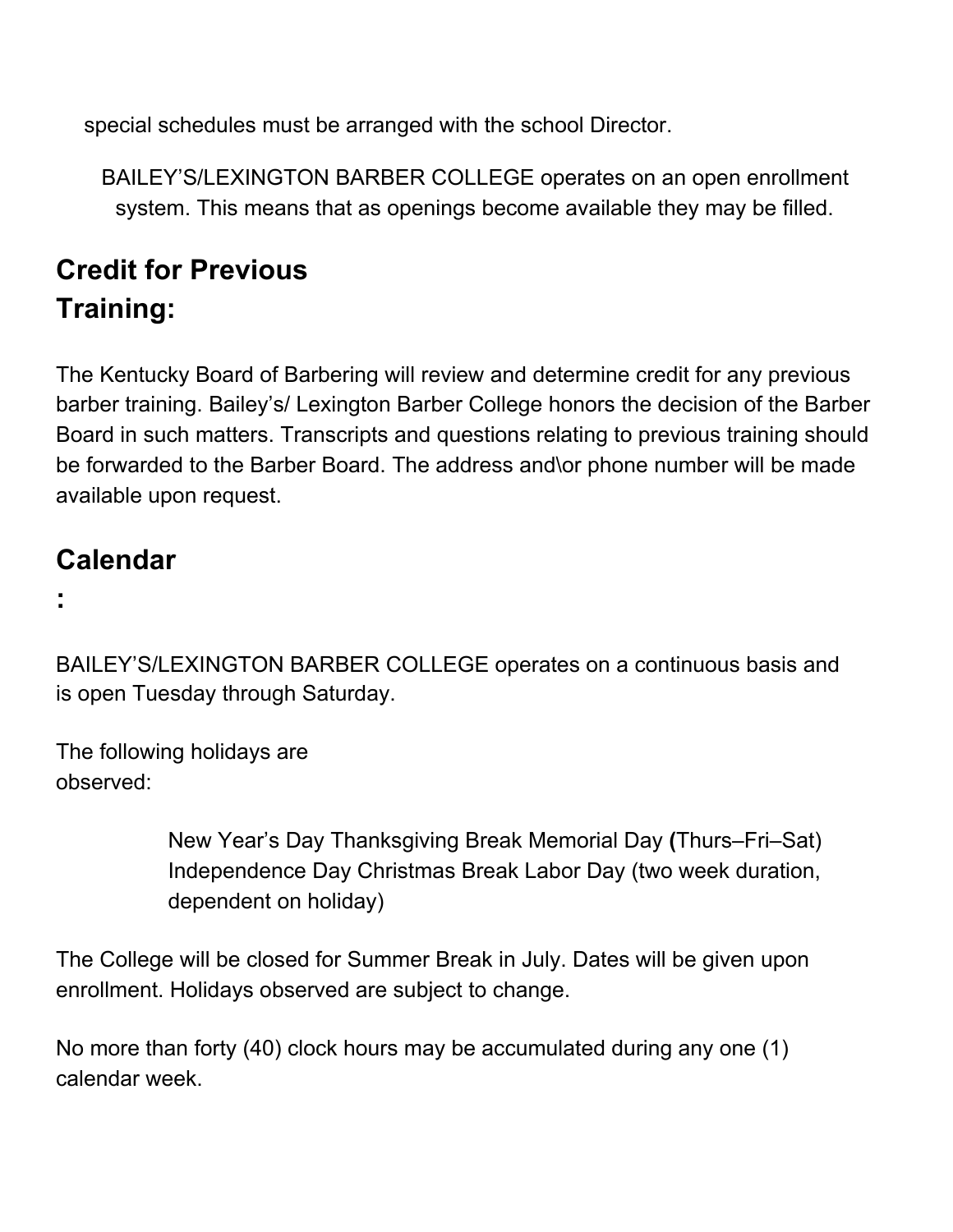## **Absenteeis**

#### **m:**

Students must report all absences to the Office. Students must call BAILEY'S/LEXINGTON BARBER COLLEGE and report all anticipated and unavoidable absences at the earliest possible time. A leave of absence may be granted to a student due to illness or death in the immediate family, or emergencies deemed necessary by BAILEY'S/LEXINGTON BARBERCOLLEGE.

#### **Absenteeism:**(continued) - 7 -

An excess number of absences will result in dismissal from BAILEY'S/LEXINGTON

BARBER COLLEGE. **BEING PRESENT AND ON TIME IS NECESSARY AND**

#### **EXPECTED.**

All missed hours, excused or unexcused (including tardiness and absences) must be made up at the end of the course. Students are allowed to miss up to forty (40) hours without paying additional charges, but the time must be made up.

### **College Curriculum:**

Our course covers fifteen hundred (1500) total clock hours of training as outlined below. Students are given actual shop experience and shop management principles and practice on patrons who come regularly to the College for all their barber needs.

The following is a list of subjects established by the Kentucky Board of Barbering and the approximate number of clock hours devoted to each:

Hair Cutting (including) –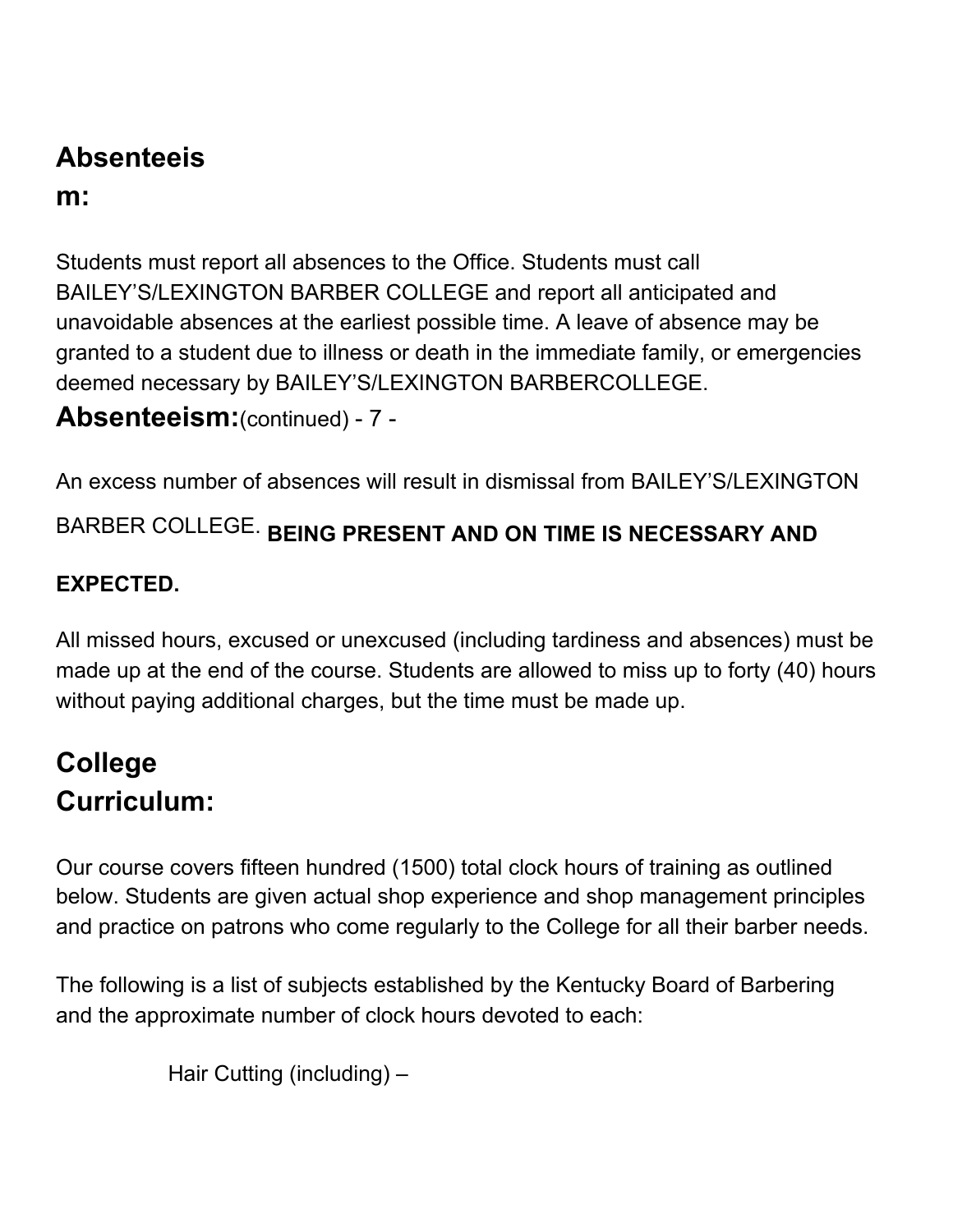Men's Cuts, Women's Cuts, Children's Cuts, Shear & Razor Cuts, Clipper Cuts & Styling 935 Shaving 100 Skin and Scalp Diseases 100 Anatomy and Physiology 80 Relaxers and Perms 80 Instruments 30 Sanitation and Sterilization 40 Hair Coloring 40 Shampooing 40 Psychology 10 History, Professional ethics and other information 10 Electricity 10 Pharmacology 20 Massaging 35 Bacteriology and Hygiene 30

#### **TOTAL HOURS 1500 College Curriculum:**(continued) - 8 -

The study and mastery of the above curriculum, coupled with the desire to combine professional skill with modern scientific knowledge, plus a desire to maintain high standards of service, should assure a successful career in Barber-Styling.

### **Rules and Regulations:**

BAILEY'S/LEXINGTON BARBER COLLEGE is required by Kentucky Law to abide by the rules and regulations of the Kentucky Board of Barbering. A copy of the specific rules and regulations will be presented to each student upon registration or enrollment.

### **Student Services:**

BAILEY'S/LEXINGTON BARBER COLLEGE does not maintain housing but will assist in finding suitable housing within a reasonable distance from BAILEY'S/LEXINGTON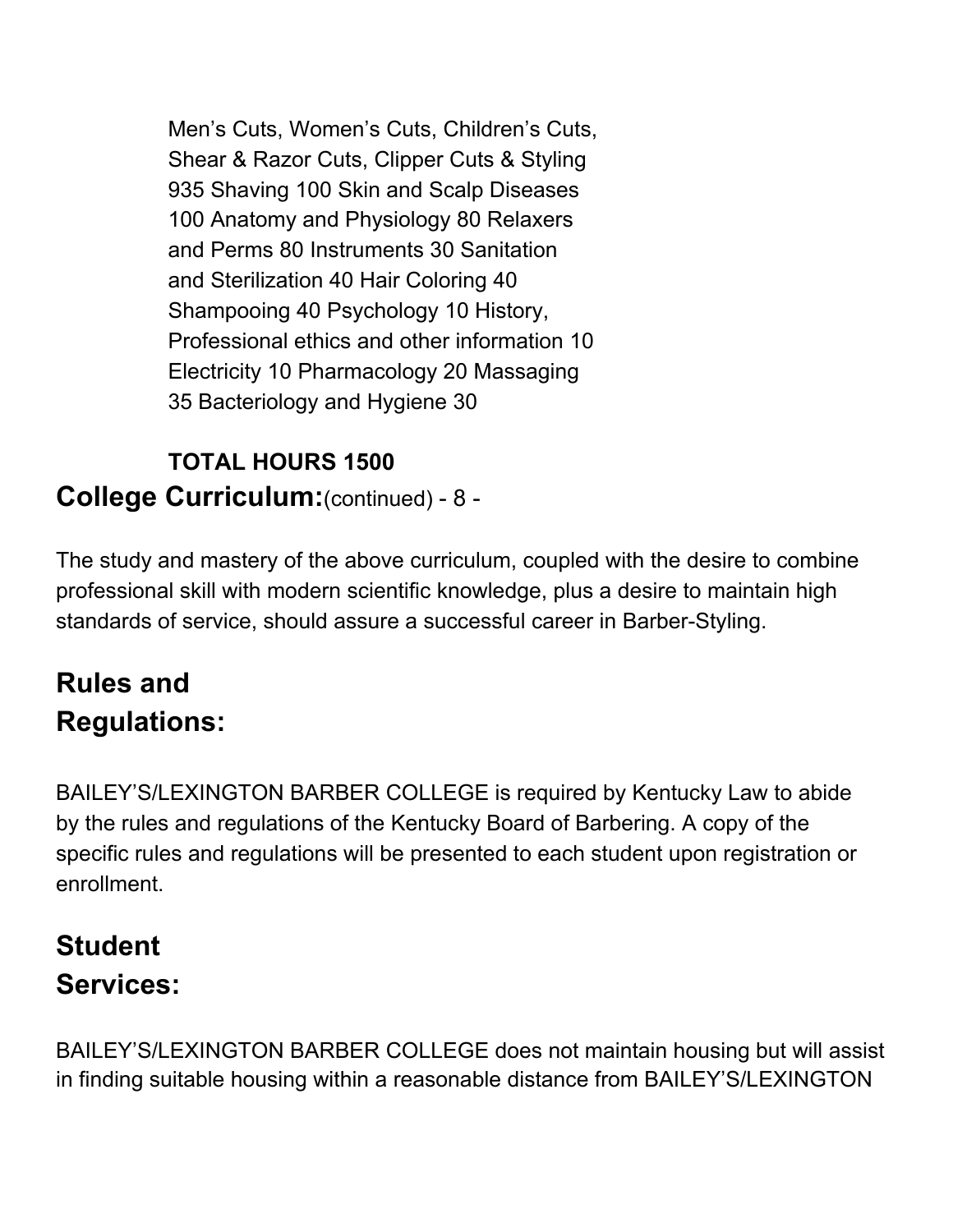BARBER COLLEGE.

BAILEY'S/LEXINGTON BARBER COLLEGE maintains a library containing reference materials sufficient for use by the students.

The faculty members are available to students with school related problems, and make every effort to help each student with such matters.

### **Graduation Requirements**

#### STANDARD ACHIEVEMENT for GRADUATION

1. Satisfactorily complete 1500 clock hours of training. 2. Achieve at least a 75% average on all final, written and practical testing. 3. Comply with all financial obligations to the College.

Upon successful completion of the stated requirements, BAILEY'S/LEXINGTON BARBER COLLEGE will award a Graduation Diploma. The graduate will then become eligible for the Kentucky Board of Barbering Apprentice Examination.

### **Placemen**

#### **t:**

BAILEY'S/LEXINGTON BARBER COLLEGE is an institution of teaching and learning. Kentucky Law prohibits schools from guaranteeing job placement. Assistance is provided by BAILEY'S/LEXINGTON BARBER COLLEGE. BAILEY'S/LEXINGTON COLLEGE maintains a good working relationship with Barber-Stylists throughout the Commonwealth.

### **Transfer Fee:** -9-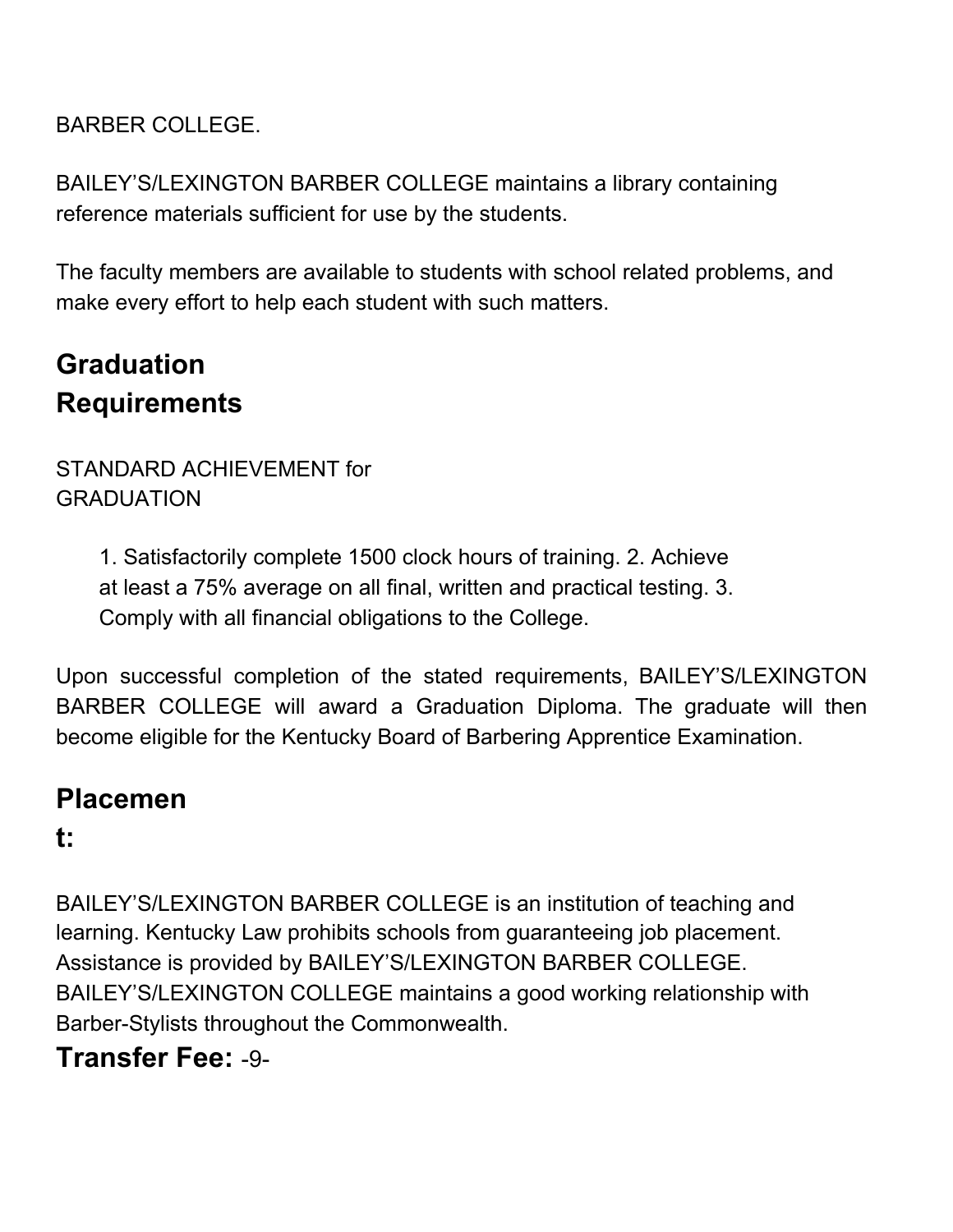Transferring to or from another Barber College, in or out of State, will be charged a **non-refundable** transfer fee of \$200.00. This fee must be paid when your application is returned to BAILEY'S/LEXINGTON BARBER COLLEGE. The transfer fee is not deducted from tuition. Tuition rate has to be discussed with the Director prior to enrollment**.**

### **Cosmetologist Crossover:**

#### REGULAR KENTUCKY COSMETOLOGIST to BARBER **APPRENTICE**

It is a 750 clock hour course that can be completed in approximately 4 1/2 months. Tuition for this course is \$6.00 per hour enrolled. This course MUST be completed within six (6) months of starting date.

### **Cancellation and Refund Policy:**

REFUNDS WILL BE MADE IN ACCORDANCE WITH THE FOLLOWING POLICY:

1. Applicants denied acceptance by BAILEY'S/LEXINGTON BARBER COLLEGE shall receive a full refund, minus the application fee.

2. Applicants requesting a refund in writing within seventy-two (72) hours, but before enrollment date, shall receive a refund of all monies paid, minus the application fee.

3. Applicants requesting a refund in writing within seventy-two (72) hours of signing an Enrollment Agreement and making an initial payment shall receive a full refund, minus application fee.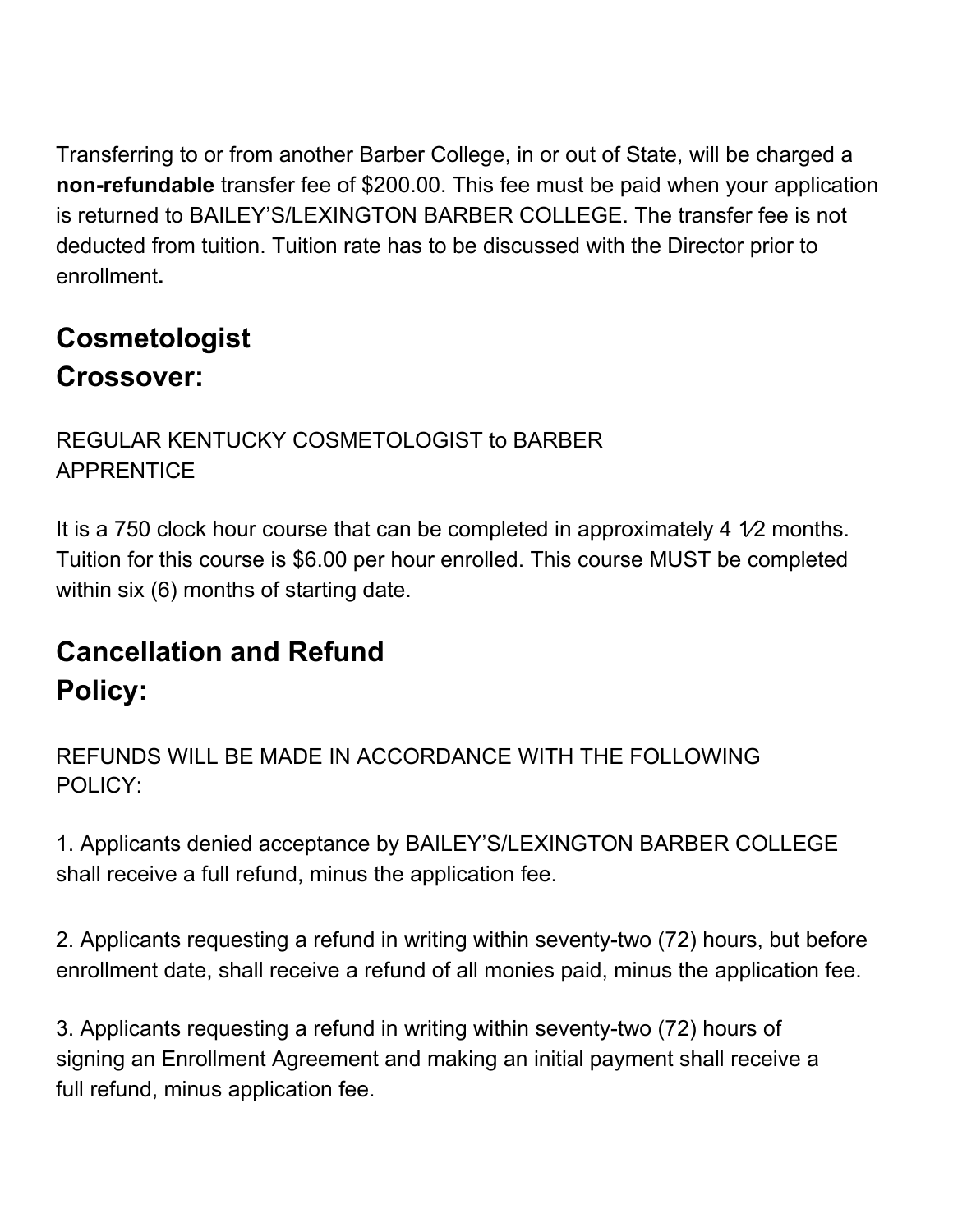4. A student's termination will be determined by the last day of acceptance. The student's tuition, in case of termination, shall be calculated on a daily basis, up to 50% of course or 750 hours. Over 750 hours there will be NO REFUND issued. Entire cost is due.

5. Refunds for Veterans are computed on a pro-rated basis (hourly) in accordance with Veterans Administration Regulation - 14254(c)

6. A student's request for termination must be in writing stating reasons for request.

7. Charges for tools, books, or accessories are NOT refundable as these items become the personal property of the student upon enrollment.

#### **ALL REFUNDS WILL BE PAID WITHIN THIRTY (30) DAYS Refund Policy for Veteran Benefits:** - 10 -

If a student who is receiving an Educational Assistance allowance from the Veterans Administration fails to enter the course, withdraws, or is terminated at any time prior to completion of the course, the amount charged for application fee and tuition for the portion of the course completed shall not exceed the pro-rated portion of the total charges for the course that the length of the completed portion of the course bears to its total length.

### **Non-Discrimination Clause:**

BAILEY'S/LEXINGTON BARBER COLLEGE does not discriminate on the basis of sex, age, race, color, religion, or ethnic origin in admitting students in enrollment. The school admits to all students all the rights, privileges, and programs and activities generally accorded or made available to students at the school. It does not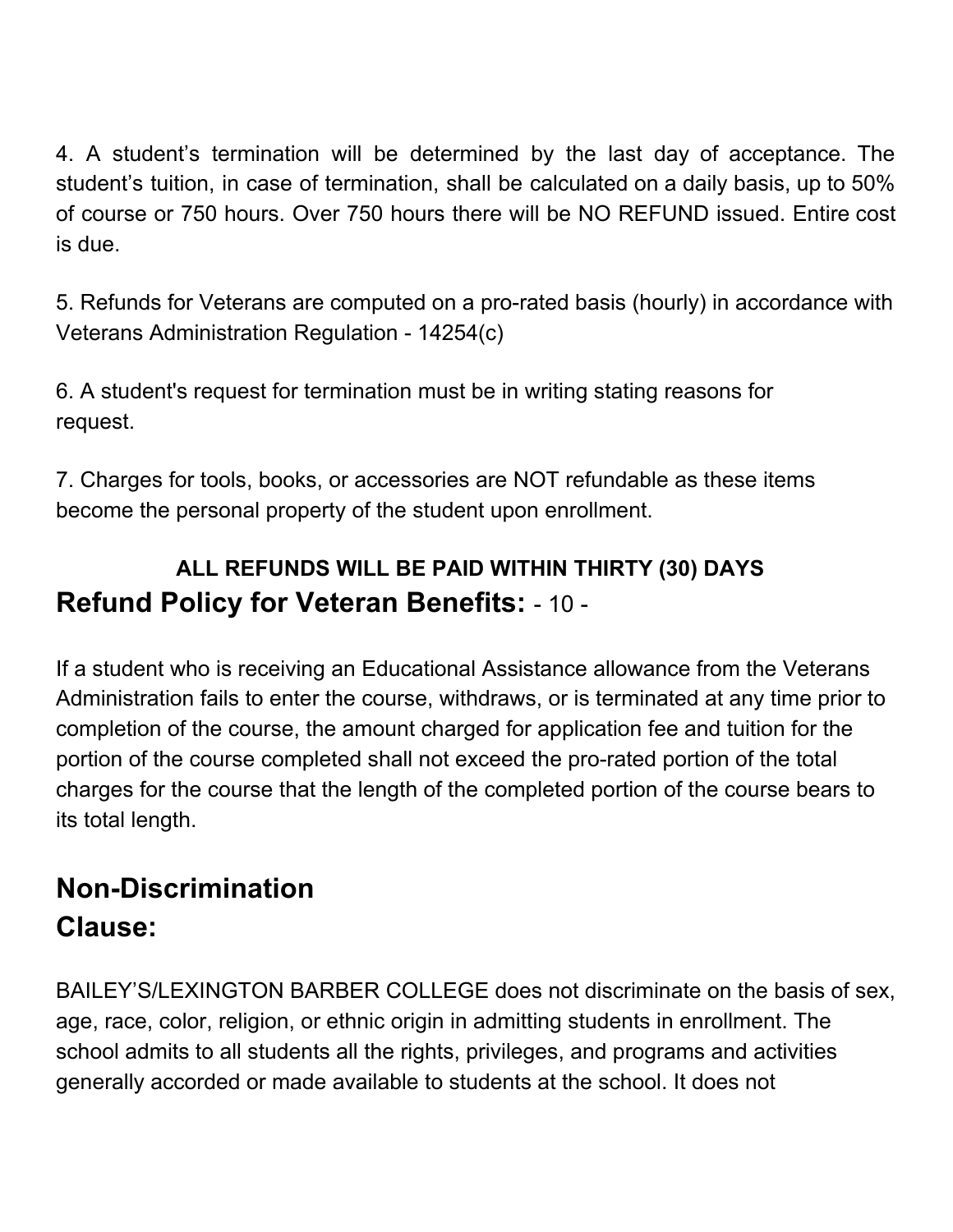discriminate in the administration of its educational policies, or other school-administered programs.

### **Licensing and Accreditation Agencies:**

BAILEY'S/LEXINGTON BARBER COLLEGE is licensed by the Kentucky Board of Barbering, 312 Whittington Pkwy, Suite 110, Louisville, KY, 40222, (502) 429-7148. The school is seeking accreditation through Council on Occupational Education, 7840 Roswell Road, Building 300, Suite 325, Atlanta, GA 30350, (770)396-3898.

BAILEY'S/LEXINGTON BARBER COLLEGE is also accredited through the Office of Vocational Rehabilitation, the United States Department of Veterans Affair, and the Workforce Investment Act.

#### **Financial Assistance:** - 11 -

The following programs are available for financial assistance. You must contact them yourself and set your own appointment.

#### **Office of Vocational Rehabilitation**

Contact the Central Office Office of Vocational Rehabilitation Central Office Cabinet for Human Resources Building 275 East Main Street Mail Stop 2E-K Frankfort, KY 40621

(800) 372-7172 Call for information on how to find a local office in your area.

#### **United States Department of Veterans**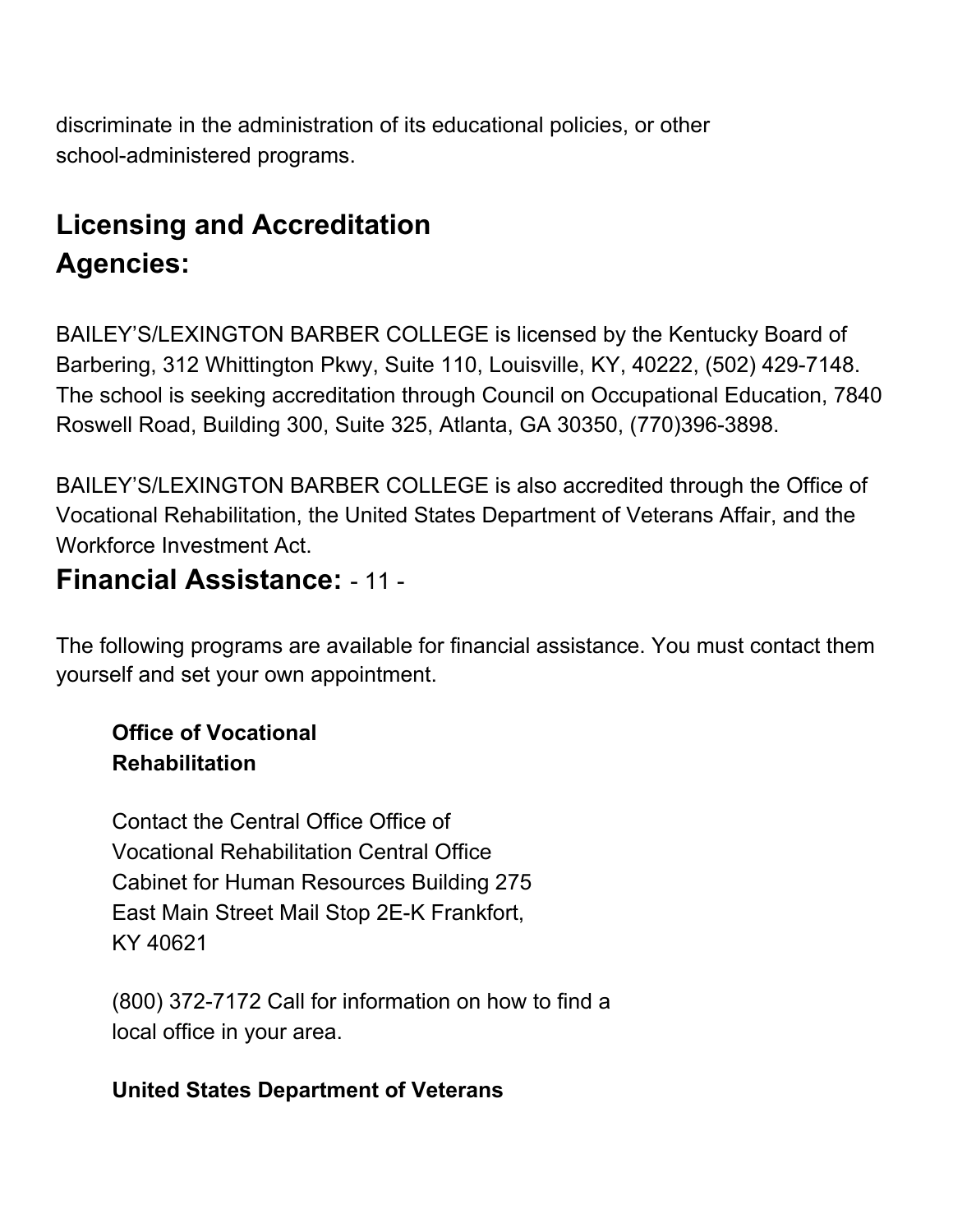#### **Affair**

Contact the Regional Office 321 West Main Street, Suite 390 Louisville, Ky. 40202 Telephone (888) 442- 4551 or (800) 827-1000 Or visit their website at www.va.gov

#### **Workforce Investment Act/WIA Program**

Contact your local Employment Office and ask for the person in charge of the WIA Program.

### **YOU**

#### CAN HAVE A GREAT CAREER IN

BARBER–STYLING!!!

**ENROLL NOW!!!**